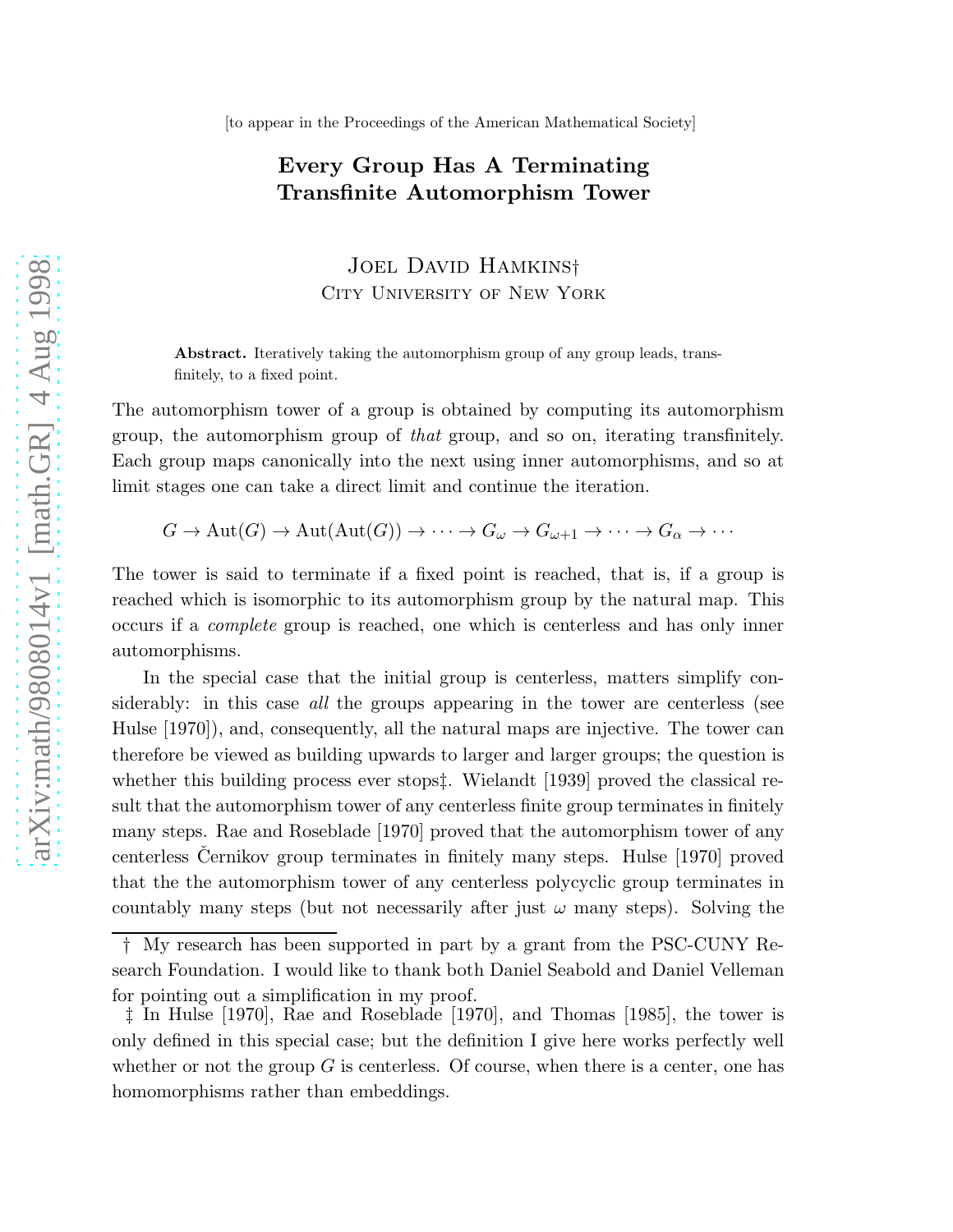problem for centerless groups, Simon Thomas [1985] proved that the automorphism tower of any centerless group eventually terminates. In fact, the automorphism tower of a centerless group G terminates in fewer than  $(2^{|G|})^+$  many steps. In the general case, however, the question remained open whether every group has a terminating automorphism tower. This is settled by the following theorem.

Main Theorem. Every group has a terminating automorphism tower.

**Proof:** Suppose G is a group. The following transfinite recursion defines the automorphism tower of G:

$$
G_0 = G
$$
  
\n
$$
G_{\alpha+1} = \text{Aut}(G_{\alpha}), \quad \text{where } \pi_{\alpha,\alpha+1} : G_{\alpha} \to G_{\alpha+1} \text{ is the natural map,}
$$
  
\n
$$
G_{\lambda} = \text{dir } \lim_{\alpha < \lambda} G_{\alpha}, \quad \text{if } \lambda \text{ is a limit ordinal.}
$$

When  $\alpha < \beta$  one obtains the map  $\pi_{\alpha,\beta}: G_{\alpha} \to G_{\beta}$  by composing the canonical maps at each step, and these are the maps used to compute the direct limit at limit stages. Thus, when  $\lambda$  is a limit ordinal, every element of  $G_{\lambda}$  is of the form  $\pi_{\alpha,\lambda}(g)$ for some  $\alpha < \lambda$  and some  $g \in G_{\alpha}$ .

Since Simon Thomas [1985] has proved that every centerless group has a terminating automorphism tower, it suffices to show that there is an ordinal  $\gamma$  such that  $G_{\gamma}$  has a trivial center. For each ordinal  $\alpha$ , let  $H_{\alpha} = \{ g \in G_{\alpha} \mid \exists \beta \pi_{\alpha,\beta}(g) = 1 \}.$ For every  $g \in H_\alpha$  there is some least  $\beta_g > \alpha$  such that  $\pi_{\alpha,\beta_g}(g) = 1$ . Let  $f(\alpha) = \sup_{g \in H_\alpha} \beta_g$ . It is easy to check that if  $\alpha < \beta$  then  $\alpha < f(\alpha) \leq f(\beta)$ . Iterating the function, define  $\gamma_0 = 0$  and  $\gamma_{n+1} = f(\gamma_n)$ . This produces a strictly increasing  $\omega$ -sequence of ordinals whose supremum  $\gamma = \sup\{\gamma_n \mid n \in \omega\}$  is a limit ordinal which is closed under f. That is,  $f(\alpha) < \gamma$  for every  $\alpha < \gamma$ . I claim that  $G_{\gamma}$  has a trivial center. To see this, suppose g is in the center of  $G_{\gamma}$ . Thus,  $\pi_{\gamma,\gamma+1}(g) = 1$ . Moreover, since  $\gamma$  is a limit ordinal, there is  $\alpha < \gamma$  and  $h \in G_\alpha$  such that  $g = \pi_{\alpha,\gamma}(h)$ . Combining these facts, observe that

$$
\pi_{\alpha,\gamma+1}(h) = \pi_{\gamma,\gamma+1}(\pi_{\alpha,\gamma}(h)) = \pi_{\gamma,\gamma+1}(g) = 1.
$$

Consequently,  $\pi_{\alpha,f(\alpha)}(h) = 1$ . Since  $f(\alpha) < \gamma$ , it follows that

$$
g = \pi_{\alpha,\gamma}(h) = \pi_{f(\alpha),\gamma}(\pi_{\alpha,f(\alpha)}(h)) = \pi_{f(\alpha),\gamma}(1) = 1,
$$

as desired.  $\Box$ Theorem

The proof does not reveal exactly how long the automorphism tower takes to stabilize, since it is not clear how large  $f(\alpha)$  can be. Nevertheless, something more can be said. Certainly the automorphism tower of G terminates well before the next inaccessible cardinal above |G|. More generally, if  $\kappa > \omega$  is regular and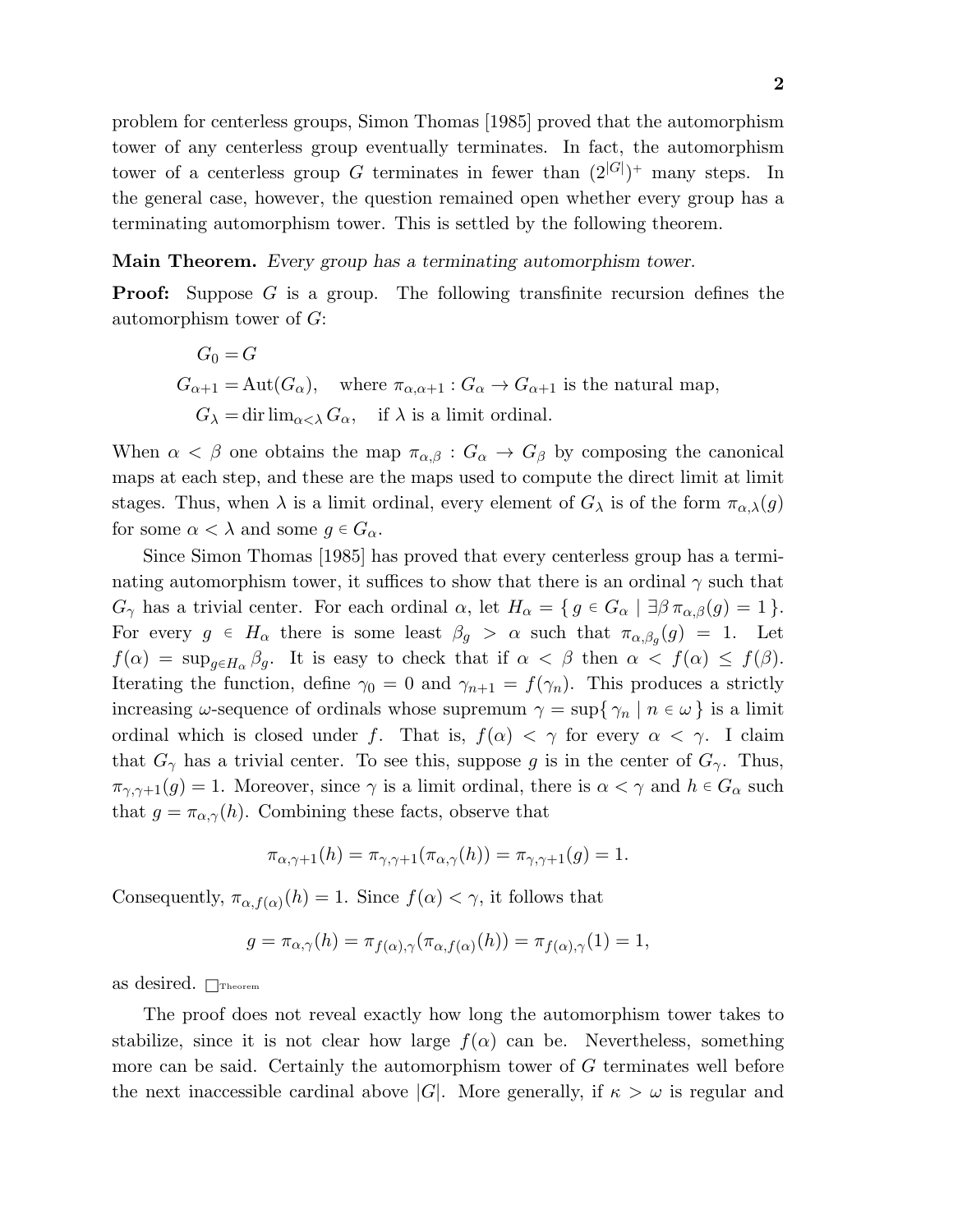$|G_{\alpha}| < \kappa$  whenever  $\alpha < \kappa$ , then I claim the centerless groups will appear before κ. To see this, let  $H_{\alpha} = \{ g \in G_{\alpha} \mid \exists \beta_g \lt \kappa \ \pi_{\alpha,\beta_g}(g) = 1 \}$  and define  $f : \kappa \to \kappa$  by  $f(\alpha) = \sup_{g \in H_{\alpha}} \beta_g$ ; if  $\gamma < \kappa$  is closed under f, then it follows as in the main theorem that  $G_{\gamma}$  has no center, as desired. In this case the tower therefore terminates in fewer than  $(2^{|G_\gamma|})^+$  many additional steps. If it happens that  $|G_\gamma|^+ < \kappa$ , one can adapt Thomas' [1996] argument using Fodor's lemma to prove that the tower terminates actually in fewer than  $\kappa$  many steps. The point is that one can find a bound on the height of the tower by bounding the rate of growth of the groups in the tower.

Thomas [1985] provides his explicit bound in the case of centerless  $G$  in precisely this way. He proves that if G is centerless and  $\kappa = (2^{|G|})^+$ , then  $|G_{\alpha}| < \kappa$  for all  $\alpha < \kappa$ . The analogous result, unfortunately, does not hold for groups with nontrivial centers. This is illustrated by the following example, provided by the anonymous referee of this paper:

**Example.** There exists a countable group G such that  $|\text{Aut }G| = 2^{\omega}$  and  $|\text{Aut}(\text{Aut }G)| = 2^{2^{\omega}}.$ 

**Proof:** For each prime p, let  $\mathbb{Z}[1/p] = \{m/p^n \mid m \in \mathbb{Z}, n \in \mathbb{N}\}\$  be the additive group of p-adic rationals and let  $G = \bigoplus_{p} \mathbb{Z}[1/p]$  be the direct sum of these groups. An element  $g \in G$  is divisible by  $p^n$  for all  $n \in \mathbb{N}$  iff  $g \in \mathbb{Z}[1/p]$ . Hence, if  $\pi \in \text{Aut } G$ , then  $\pi[\mathbb{Z}[1/p]] = \mathbb{Z}[1/p]$  for each prime p. It is easy to see that any automorphism of  $\mathbb{Z}[1/p]$  is simply multiplication by an element  $u \in U_p = \{ \pm p^n \mid n \in \mathbb{Z} \}$ , the group of multiplicative units of the ring of p-adic rationals. Thus, Aut  $G \cong \Pi_p U_p$ ; and so  $|\text{Aut }G|=2^{\omega}.$ 

Next note that  $U_p \cong \mathbb{Z} \times C_2$  for each prime p. Thus Aut  $G \cong P \times V$ , where P is the direct product of countably many copies of  $\mathbb Z$  and  $V$  is the direct product of countably many copies of  $C_2$ . Since each nonzero element of V has order 2, it follows that V is isomorphic to a direct sum of  $|V|$  copies of  $C_2$ . Thus we can identify V with a vector space of dimension  $2^{\omega}$  over the field of two elements. Hence,

$$
Aut(Aut G) \cong Aut P \times Aut V = Aut P \times GL(V),
$$

where  $GL(V)$  is the general linear group on the vector space V. Since  $|GL(V)|=$  $2^{2^{\omega}}$ , it follows that  $|\text{Aut}(\text{Aut }G)| = 2^{2^{\omega}}$ .

Enriqueta Rodríguez-Carrington has observed that the natural modification of my argument shows that the derivation tower of every Lie algebra eventually leads to a centerless Lie algebra. Since Simon Thomas [1985] proved that the derivation tower of every centerless Lie algebra must eventually terminate, it follows that the derivation tower of any Lie algebra must eventually terminate.

One might hope, since every step of the automorphism tower kills the center of the previous group, that  $G_{\omega}$  is always centerless; but this is not so. The dihedral